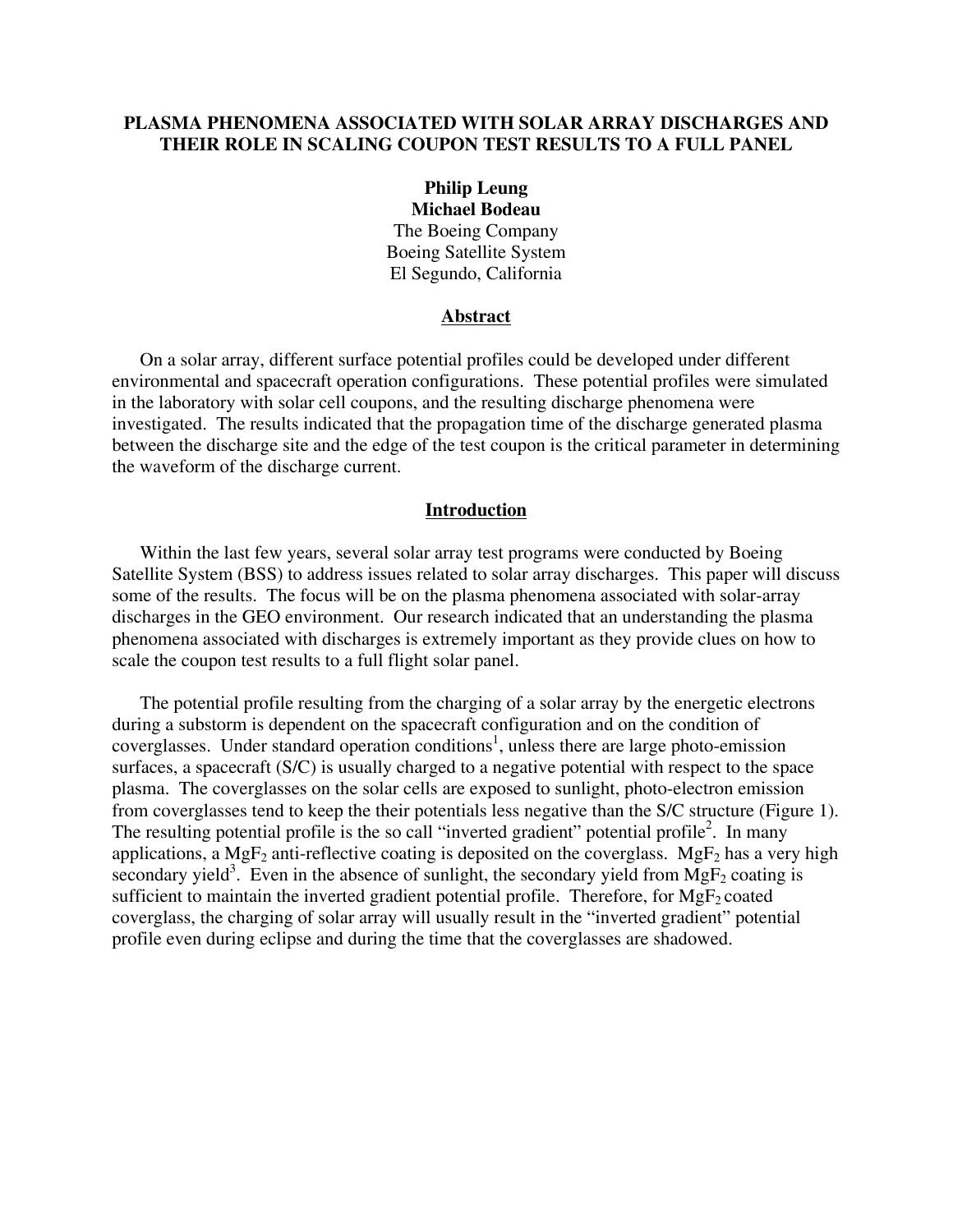

**Figure 1. Inverted gradient potential profile** 



# **Figure 2. Normal gradient potential profile**

For coverglasses without  $MgF_2$  coating, or coverglasses that are contaminated (such that the secondary yield is dominated by contaminants), they will be charged to a more negative potential with respect to the spacecraft structure by substorm electrons when they are not exposed to sunlight. The resulting potential profile is the so-called normal gradient configuration (Figure 2).

# **Inverted Gradient Discharges**

# **Laboratory simulation of the inverted gradient potential profile**

In order to simulate the space environment, tests need to be conducted in a vacuum chamber. Since most test facilities are not large enough to accommodate a full solar panel, the satellite industry usually uses coupons, constructed to flight specifications, as test articles. Usually, coupons of different sizes were used so results could be scaled to a full panel. The larger the coupon, the better the accuracy is the scaling to the flight size. Figure 3 shows a picture of a large coupon used in one of our test programs.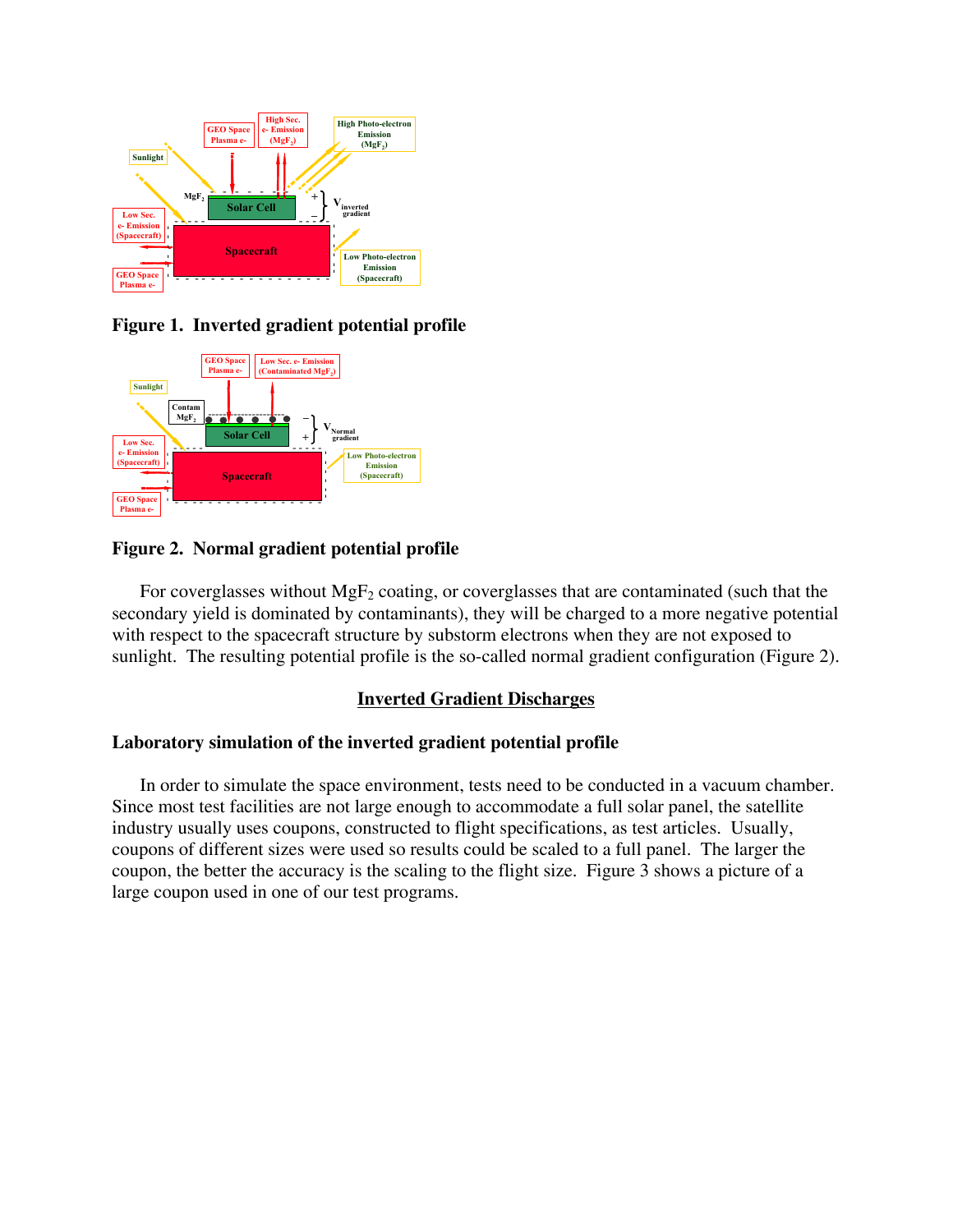

### **Figure 3. A large solar cell coupon. This coupon has 12x19 cells.**

The inverted gradient potential profile can be simulated in the laboratory easily by the high voltage bias method<sup>2,4,5</sup>. Usually, a negative high voltage bias is applied to the structure, simulating the charging of the structure by the electrons. To create positively charge coverglass surfaces, the coverglasses are irradiated by electron beam or by an ultra-violet light source. In the electron beam method, the electron beam energy is selected such that the energy of electrons arriving at the coverglasses is  $\sim 1$  KeV (for example, the electron beam energy is selected to be 3 KeV for a bias of  $-2$  kV). For most materials<sup>6</sup>, including coverglass materials, the secondary yield at 1 KeV is higher than 1. As a result, the coverglasses are charged to a positive potential with respect to structure, forming the inverted gradient potential profile. Figure 4 is a schematic of the high voltage biasing circuitry. In Figure 4,  $C_s$  is the capacitance of the coupon (127 pF for the coupon shown in Figure 3) with respect to chamber. A large panel/spacecraft has a capacitance of  $\sim$ 500 pF with respect to the space plasma. For tests to simulate the discharge from the structure of a large spacecraft, an external capacitor with a capacitance of 500 pF was placed in parallel with  $C_s$ .

In a typical test, various diagnostic instruments are used to monitor the charging and the discharging phenomena. A non-contacting voltage probe (Trek-probe) is usually used to measure the surface potential of coverglasses. Since the structure potential is at the biased voltage, this surface potential measurement provides a direct measurement of the potential difference (∆V) between coverglasses and solar cells. Current probes, inserted at different locations of the coupon (Figure 4), are used to monitor the magnitude and the direction of the discharge current. Langmuir probes are used to detect the charge particles released in a discharge event. Figure 5 shows the arrangement of these diagnostic instruments for a typical test.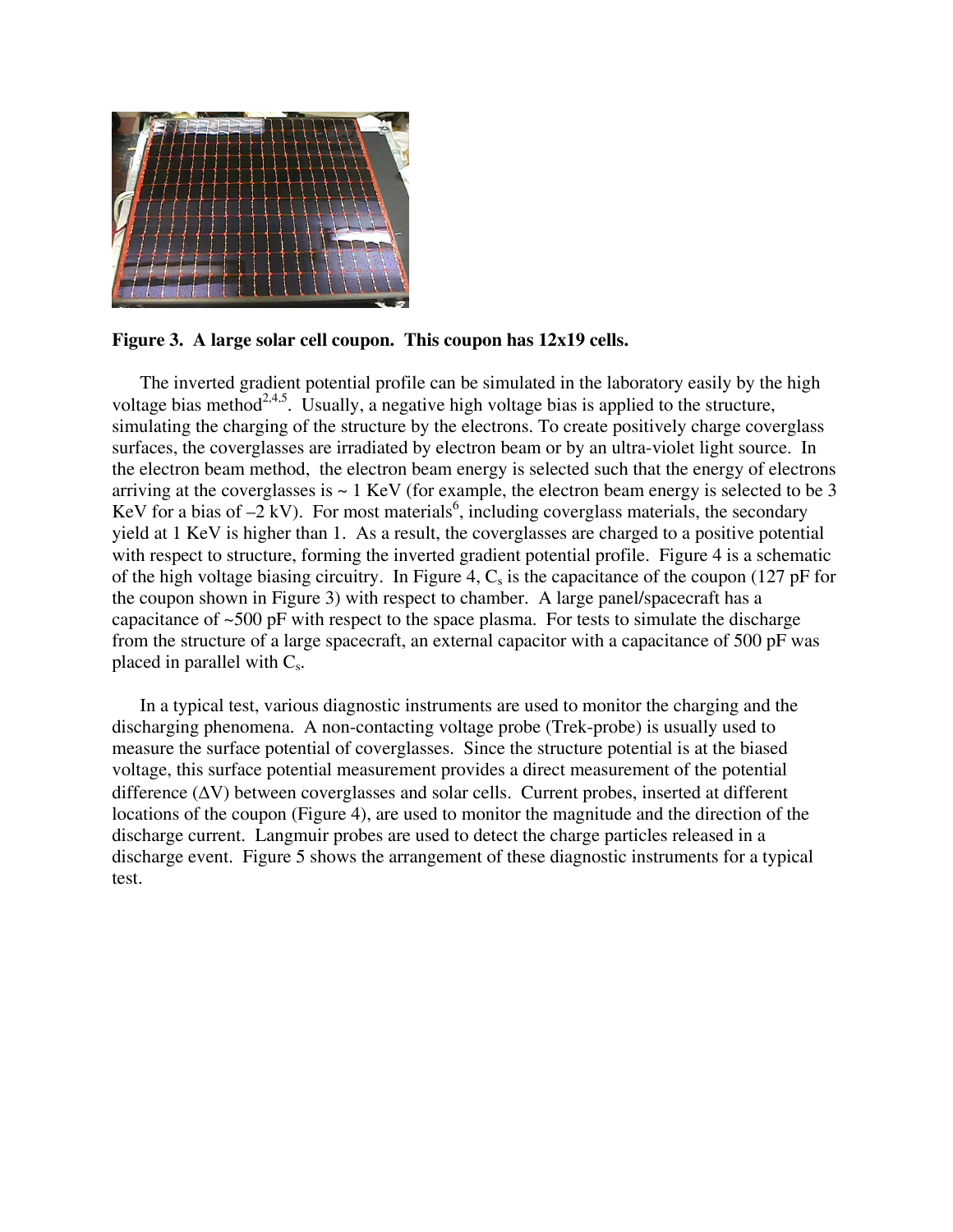

**Figure 4. Schematics to simulate the inverted gradient potential profile.** 



**Figure 5. Diagnostic instruments.** 

## **Inverted Gradient Discharges and the Associated Plasma Phenomena**

A typical example of an IG potential profile is shown in Figure 6. To create this potential profile, the structure was biased to –8 kV and the coupon was irradiated by electron beam with an energy of 9 KeV. A potential difference  $(\Delta V)$  of 3 kV was developed between coverglasses and the solar cells (solar cell was at the structure potential). This ∆V was near the threshold of a discharge for this coupon, and discharges were observed. The potential profile of the coupon immediately after the discharge was also shown in Figure 6. These potential profiles indicated that the excess positive charges on the surface of the coupon were neutralized during the discharge event. The signal detected by a Langmuir Probe (LP), located at 1 meter from the coupon, was negative in sign (Figure 7) indicating electrons were emitted by the coupon during this discharge event. The coupon structure was at a potential of -8 kV with respect to ground. The electrons emitted must have energy of 8 KeV. Within the time resolution of the scope settings (~20 ns), the time delay between the onset of the discharge and the arrival of electrons was negligible, which provided another evidence that the electrons detected by LP are fast with energy of order of 5-10 keV.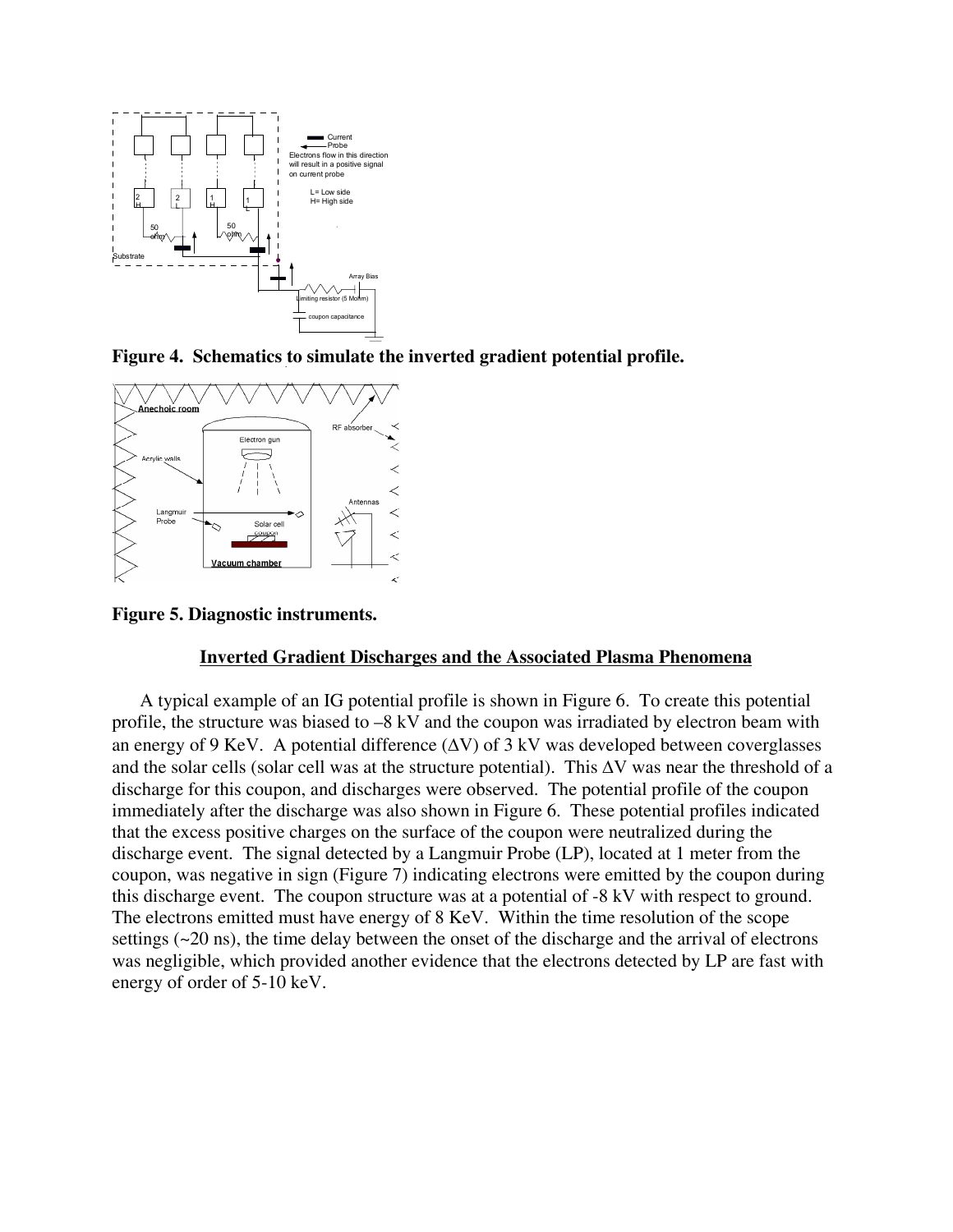

**Figure 6. A typical inverted gradient potential profile. The structure was biased at –8 kV.** 



**Figure 7. Langmuir probe signals.** 

Tests were also performed by adding a 500 pF capacitor in parallel with the existing coupon capacitance. The 500 pF capacitor was to simulate the structure capacitance of a spacecraft with large solar panels. With this external capacitor, the total capacitance was approximately 625 pF and was 5 times the capacitance of the coupon. The LP data for an IG discharge event with this external capacitor is also displayed in Figure 7. The LP data indicated that the duration of the electron pulse emitted by the coupon was 2 µs and was approximately 5 times the width without the external capacitor. The results showed that the charges stored in the structure capacitor provided the charges for the emitted electrons. The discharge current waveforms measured with and without the external capacitor are shown in Figures 8 and 9, respectively. The data show that the pulse widths were approximately equal for both waveforms, indicating that the structure capacitance did not play a role in the duration of the discharge event. At a peak current of 4 Amp, the charges stored in the structure capacitance will be depleted in 2  $\mu$ s and 0.3  $\mu$ s with and without the external capacitor, respectively. Consequently, the charges stored in the structure capacitance could not account for the entire current pulse and could only account for the fast electrons observed by the LP at the beginning of the discharge event.



**Figure 8. Inverted gradient current pulse without the external capacitor.**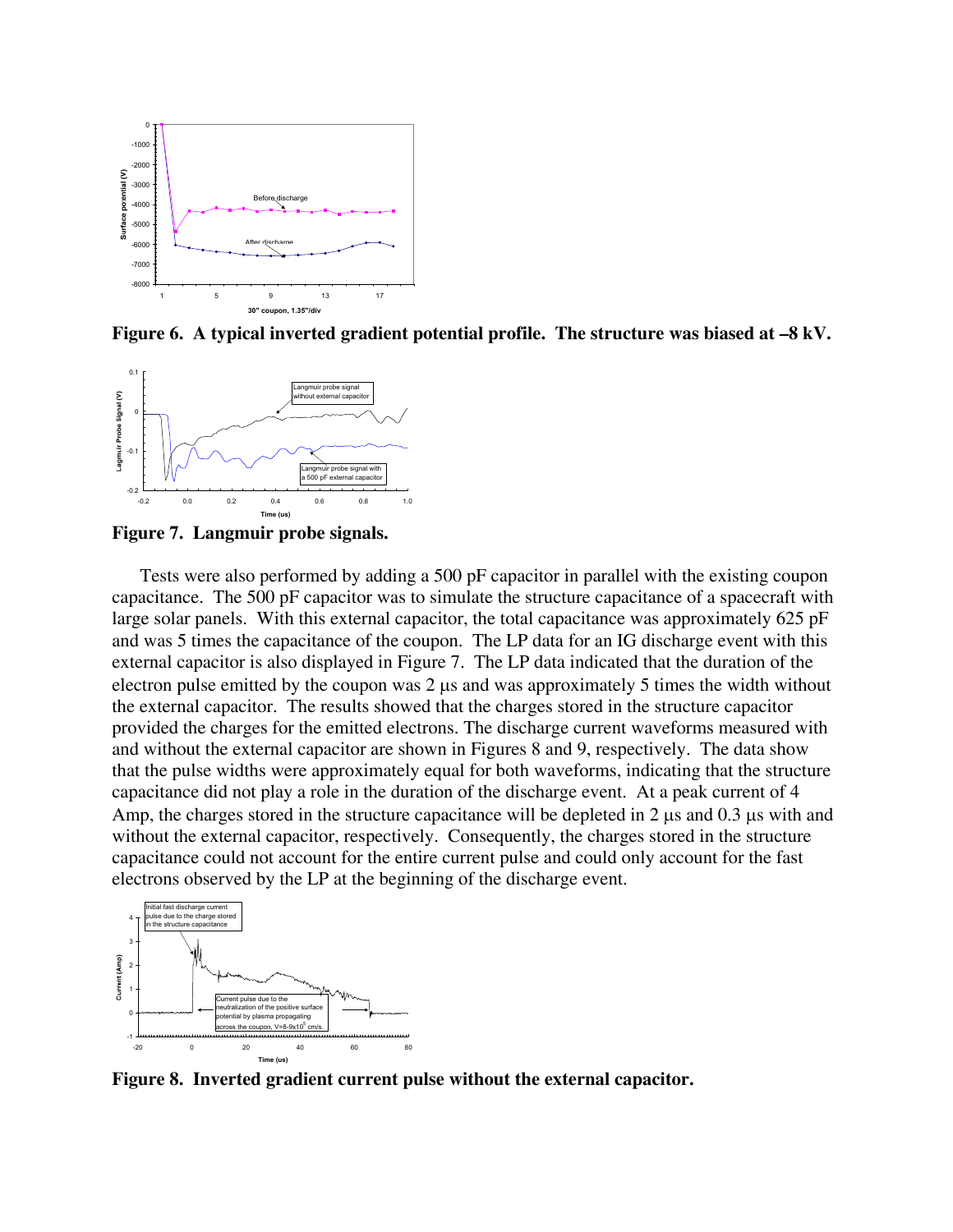

### **Figure 9. Inverted gradient current pulse with a 500 pF external capacitor.**

Once electrons were emitted by the solar cells (at the edges or at the interconnects), they ionized the gaseous molecules in the vicinity of the solar cells producing a plasma<sup>7</sup>. The secondary electrons produced by ionization were attracted towards the coverglasses by the positively charged coverglasses. As a result, the secondary electrons were accelerated to energy sufficient for impact ionization producing more electrons and ions. This process kept cascading until the excess positive charges on all coverglasses were neutralized. An image of an inverted gradient discharge (Figure 10) provided evidence of this phenomenon. In this image, the bluish glow was due to excited gaseous atoms indicating the presence of a plasma. Figure 10 shows that the glow was visible throughout the entire coupon indicating the entire surface of the coupon was involved in this discharge event.



### **Figure 10. An image of an inverted gradient discharge.**

The electron pulse detected by LP lasted for 0.4  $\mu$ s (2  $\mu$ s with the external capacitor). Although the duration of the discharge pulse is  $\sim 80 \,\mu s$ , the LP did not pick up any significant signal after the first couple of microseconds. The initial burst of electrons was due to the 8 keV electrons emitted by the coupon (at the solar cells or at the structure). After the charges stored in the structure capacitor were depleted, the structure potential dropped to ground potential and high-energy electrons could no longer be emitted. The plasma electrons that were responsible for neutralization of the positive charge on the coverglasses have their velocity vector pointing towards the coupon instead of away from the coupon and thus were not detected by the LP. Consequently, the high energy electron signal detected by the LP probe only lasted for microseconds.

The total charges released during an IG event can be obtained by integrating the current pulses of Figures 8 and 9. They were 84 µC for the event without the external capacitor (Figure 8) and 79 µC for the event with the external capacitor (Figure 9). The amount of charges is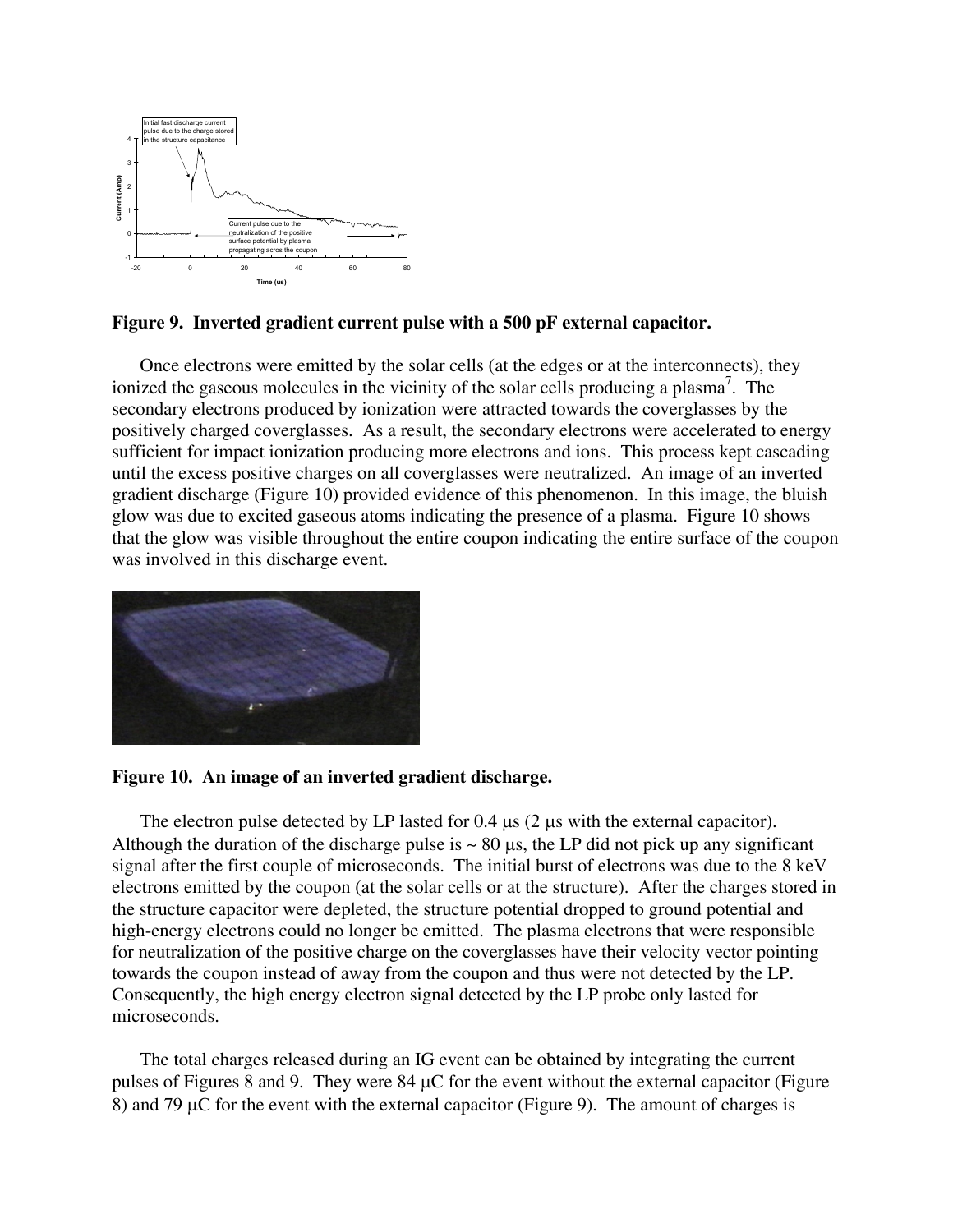much higher than the charges stored in the structure of the coupon  $(1 \mu C)$  without the external capacitor and 6 µC with the external capacitor). For this coupon, the capacitance of each coverglass surface with respect to solar cell was 126 pF. There were 209 cells on the coupon, resulting in a total coverglass to solar cell capacitance of 0.026 µF. The potential difference between coverglasses and structure was  $3.3 \text{ kV}$ . Therefore,  $87 \mu C$  (Q= CV) of charges were stored on the surface of coverglasses. This amount of charges was approximately equal to the charges released during a discharge event. Consequently, the majority (> 90%) of the charge released during an IG discharge event must originate from the coverglasses.



**Figure 11. Inverted gradient current pulse generated by a 12" by 12" coupon.** 

In many applications, the scaling of the IG discharge current to a full-up solar panel is required. For this reason, tests were performed with a smaller coupon (12"x12") to determine the relevant scaling laws. A typical IG discharge current pulse obtained with the smaller coupon is shown in Figure 11. For this event, the inverted gradient potential profile was identical to the larger coupon. The structure potential was the same, i.e. at -8 kV and the  $\Delta V$  between coverglasses and the solar cells was 3.3 kV. The observed pulse width of the current waveform was 12  $\mu$ s. The pulse width (τ) of the ESD current pulse is related to the distance (d) between the trigger arc site and the edge of the coupon, and by the velocity of plasma  $(V_p)$  by the following relationship:

$$
\tau = \frac{d}{V_p} \qquad (1).
$$

Based on the dimensions of the large and small coupons, and the location of the current probes, the propagation velocities of the plasma were determined to be  $8.7x10^5$  cm/s and  $9.5x10^5$ cm/s for the large and small coupons, respectively.

#### **Scaling to a Full Panel**

For the satellite community, the major concern with IG discharges is the plasma generated by the discharge event. The plasma forms a low impedance path and could induce current to flow between cells, in particular if the cells are at a high potential with respect to each other. The current flow causes heating of the insulating substrate material and could result in a disastrous sustained short between the cells $8$ . The standard industry practice is to perform tests to demonstrate new solar array designs for immunity to sustained discharge in the laboratory. In order to have a high fidelity test, the amount of plasma produces by a full panel IG discharge must be simulated properly. That is, the trigger  $\arcsin^8$  must produce the same amount of plasma as that of a full panel discharge. The discussions of sec. IIA and IIB provided the necessary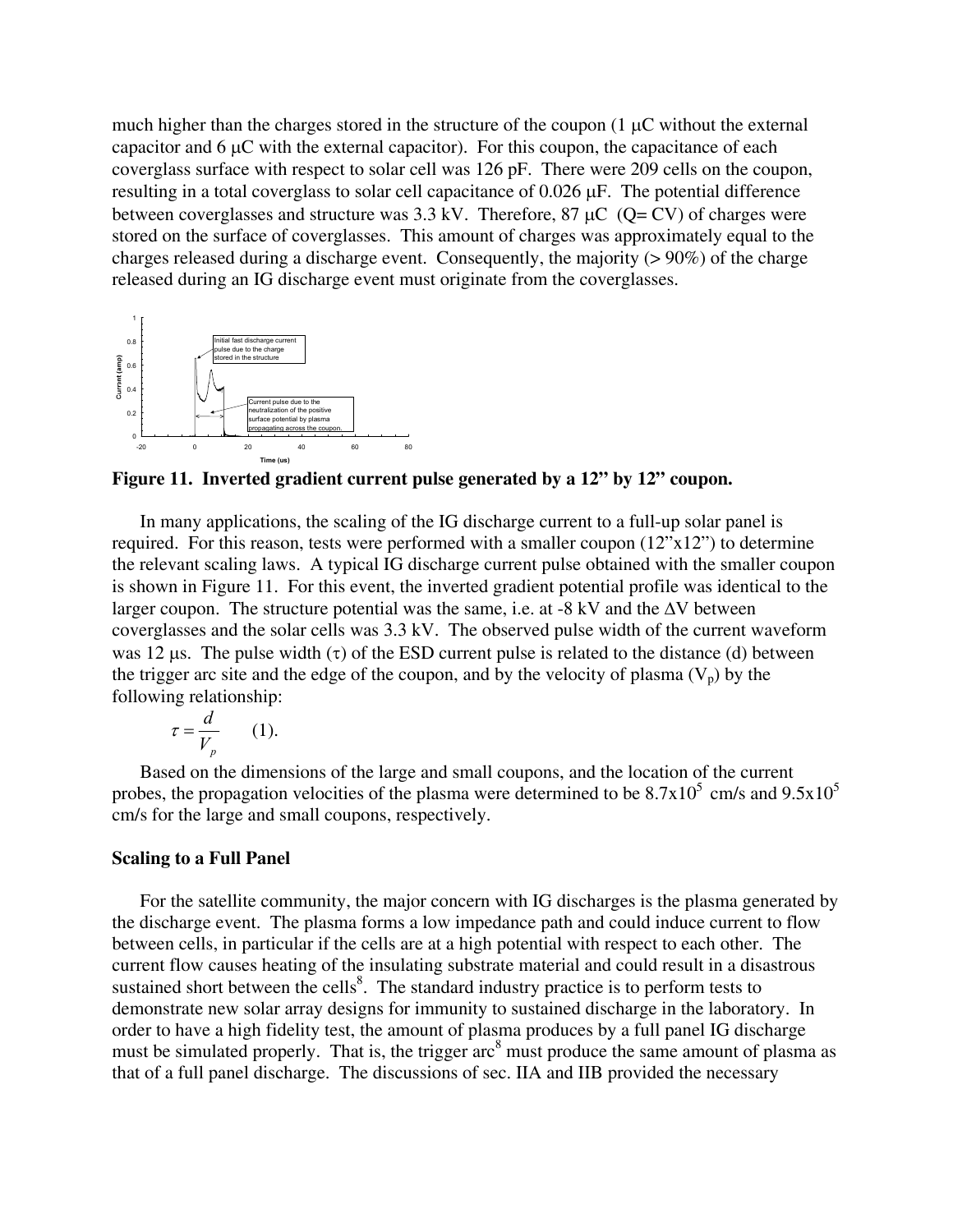information to scale the IG current waveform from a coupon (and hence the plasma associated with the current pulse) to a full panel. The important points are summarized below:

- 1. The charges stored in the structure capacitance are responsible for the initial portion  $(-1 \mu s)$ of the current pulse. For the same structure capacitance, the peak current is independent of the coupon size.
- 2. The majority (>90%) of charges released during an IG discharge is due to the replacement current resulting from the neutralization of the charges stored on the coverglasses.
- 3. The width of the current pulse is proportional to the propagation time of the plasma to the edge of the coupon. For the inverted gradient condition, the plasma propagation velocity is  $\approx 9x10^5$  cm/s.



**Figure 12. aveform to simulate a full panel inverted gradient discharge.** 

 For a solar panel which has a length of 365 cm (144 in), the predicted pulse width of the discharge current is 200-400 µs. The peak current is independent of panel size. Based on the test results, the peak current is expected to be 4 Amp. Figure 12 shows a current waveform that can be used to simulate the full panel discharge.

#### **Normal Gradient Discharges**

### **Laboratory Simulation of the Normal Gradient Potential Profile**

In the laboratory, the normal gradient (NG) potential profile is produced by irradiating the coverglasses with electron beam and with the structure of the coupon connected to chamber ground. Under this condition, the coverglasses will be charged to a negative potential with respect to the solar cells, resulting in the NG potential profile. Most of the tests<sup>9,10</sup> reported in literature were performed with the structure hard-grounded (i.e. grounded to chamber via a low impedance path). As the results presented in the next section shows, this method cannot simulate the space-charge phenomenon resulting from the emitted electron during a discharge event. A higher fidelity simulation method is to ground the structure of the coupon with a parallel resistor and capacitor network (Figure 13). In Figure 13, the 5 Mohm resistor isolates the structure from the chamber ground. As in the inverted gradient test, the 500 pF represents the capacitance of the spacecraft with respect to space.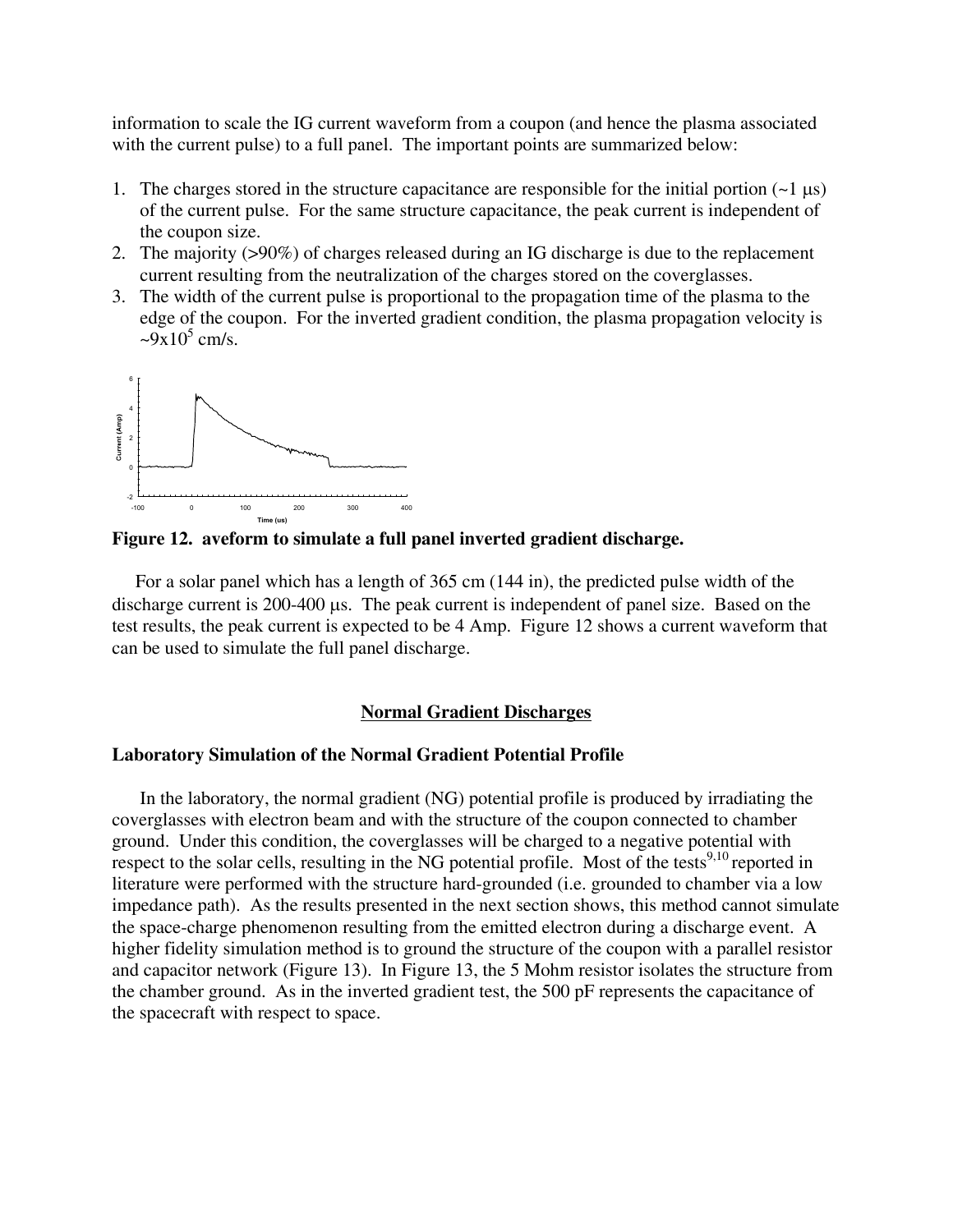

## **Figure 13. Normal gradient schematics with RC network grounding.**

 In the normal gradient test program at BSS, tests were performed with coupons of different sizes and with different cell layout configurations. One coupon had 2x4 cells (2 columns each column with 4 cells), another coupon had 4 by 8 cells (4 columns each with 8 cells). The latter coupon allowed different string configurations to be wired (1x8 and 3x8, 4x8). The different wiring configurations enabled the investigation of the scaling of ESD current with respect to cell layout configuration.

#### **Normal Gradient Discharges and the Associated Plasma Phenomena**

When the coupon was irradiated by electron beam of 22 keV, the coverglasses potential was measured to be -8 to -10 kV. Discharges were observed to occur readily. Figure 14 shows the potential profiles before and after a discharge. The data showed that >50% of the charges stored on the coverglasses were released during this discharge event. The current pulses have the waveforms shown in Figure 15. The data in Figure 15 were obtained with a 4x8 coupon wired as two 2x8 strings, and the coupon was hard-grounded. These waveforms indicated that electrons left the surface of coverglasses inducing a return current to flow in the solar cells. The peak current was measured to be 45 Amp. The pulse width was only 400 ns and was much less than the IG discharge current pulse width, indicating that NG discharge was a much faster event than IG discharge.



**Figure 14. Normal gradient potential profiles before and after a discharge.**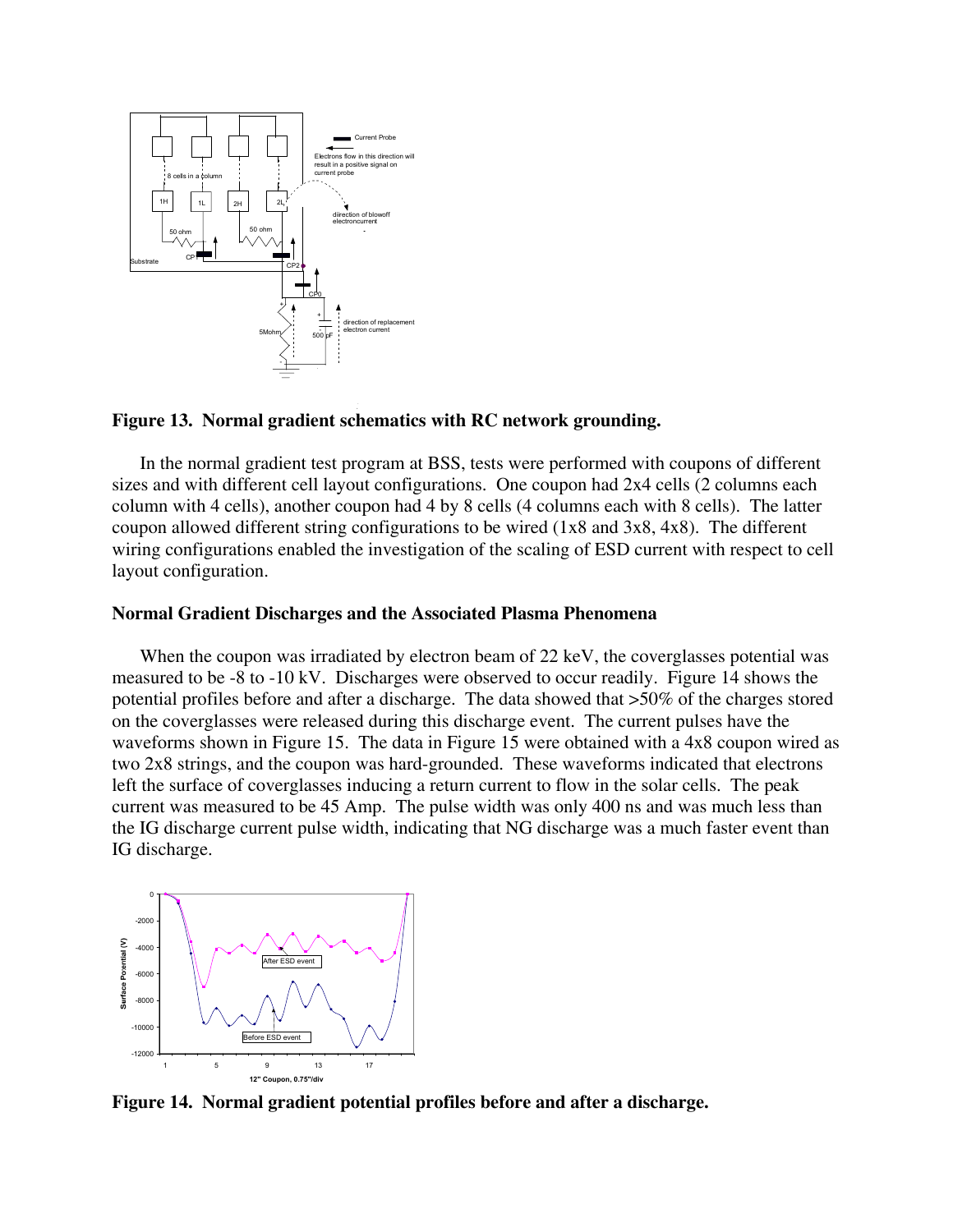

**Figure 15. Normal gradient discharge current pulses** 



**Figure 16. LP signal, NG discharge, hard-grounded (top) and via RC net work (bottom).** 

Tests were also conducted with the substrate grounded through the RC network. The discharge current waveforms were similar for both grounding configurations. The Langmuir probe signals, however, showed drastically different signatures (Figure 16). With the hard ground case, the LP signal was negative in sign, indicated that only electrons were collected by the LP during the NG discharge. The pulse width of LP signal was approximately equal to the width of the current pulse in the solar cell string. With the RC grounding method, the LP only collected electrons for the first 300 ns. The LP signal then turned positive indicating that ions were collected. With the RC grounding scheme, the replacement current caused the structure to charge to a positive potential (Figure 13). As a result, electrons could not escape the coupon and were forced to return to the coupon via the solar cell (interconnects or the cells) or substrate/structure. The ions produced by ionization of gaseous environment in the vicinity of the solar cells were accelerated towards the chamber ground and were collected by the LP. In space with an isolated spacecraft, a negative space charge cloud will be formed around the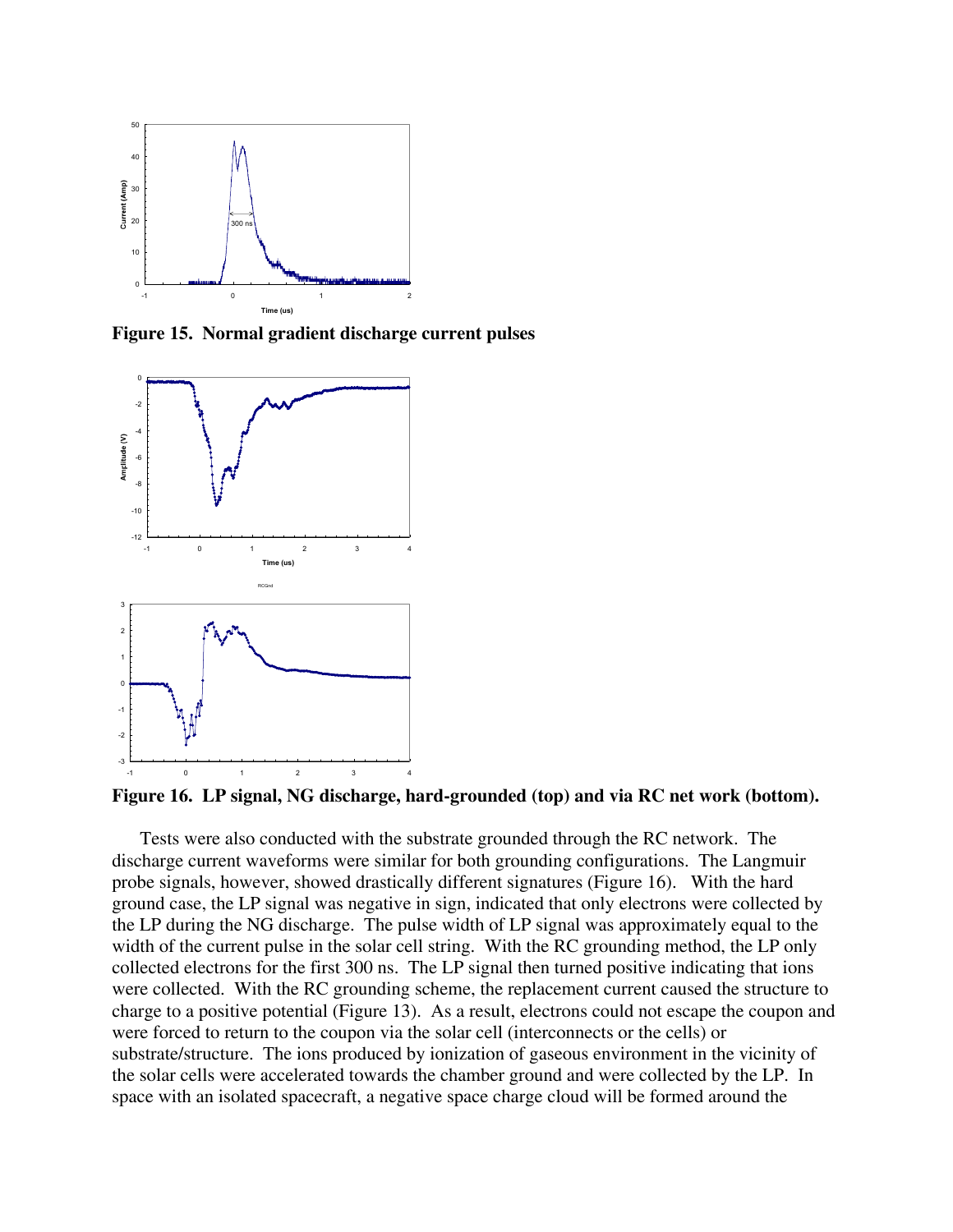vehicle during a NG discharge. The electric field due to this space charge will force the electrons back to the spacecraft just like the RC grounding case.

## **Discharge Current Scaling for Normal Gradient Discharge**

It is important to know the magnitude of the current induced in solar cells so that the susceptibility of the solar cells to discharge current can be quantified. In an actual solar panel, there are many ways to lay out the cells. Usually, the cells are arranged in strings so that the voltage output of each string is equal to the operation voltage of the array. For typical solar cells, a 50 Volt string requires ~30 solar cells while a 100 Volt string entails ~ 60 solar cells. These cells can be arranged in a long string of 30 to 60 solar cells or they can be arranged in a serpentine fashion with each segment of serpentine containing 5-10 cells.

Tests were performed to characterize the discharge current induced in the solar cells for the long string and for the serpentine configurations. For the long string configuration, tests were conducted on coupons with 2x4 cells and 2x8 cells. The test results are shown in Figure 17. The results show that for the long string configuration, the peak current is independent of the string length. However, the pulse width increases linearly with the length of the string. These results agreed with the results of Bogorad<sup>9</sup>. For a long string, the time required for the plasma generated at the discharge site to propagate the long dimension (end of the string) is much longer than the time to the short dimension (edge of the coupon). Consequently, the waveform of the discharge current is dominated by the length of the string (number of cells in a string). The discharge current  $(I_d)$  is given by:

$$
I_d = \frac{\Delta Q}{\Delta t} \quad (2).
$$

A longer string loses more charges (∆*Q*) during a discharge event. However, the time duration (∆*t*) of the discharge is also longer. For this reason, the peak current was observed to be independent of the number of cells in a string. From the data, the plasma propagation speed was estimated to be  $3.6x10^7$  cm/s. The higher speed, as compared to IG plasma propagation speed, was due to the higher  $\Delta V$  in the NG (8 kV vs 3 kV).

The discharge current of the serpentine configuration was investigated by wiring the 4x8 coupon into strings of 1x8, 2x8, 3x8 and 4x8. Current probes were inserted at each string to measure the discharge current. The results are shown in Figure 18. In this figure, only the highest peak current was plotted. The objective was to compare the results to the wellestablished Balmain area scaling relationships<sup>10</sup>. Balmain's test results indicated that the peakcurrent increased with the square root of the area. For our test configuration, the area is proportional to the number (N) of segment in the serpentine. Therefore, the peak current should scale with  $\sqrt{N}$ . Figure 18 shows that the data did follow the square root relationship indicating that Balmain area scaling law is valid for solar cells coupon/panel when the dimension of width and length were of the same order of magnitude. In this configuration, the total charge released is proportional to the area of the coupon, but the plasma propagation time is proportional to the linear dimension of the coupon. Consequently, the peak current (equation 2) is proportional to the linear dimension of the coupon, i.e. square root of the area.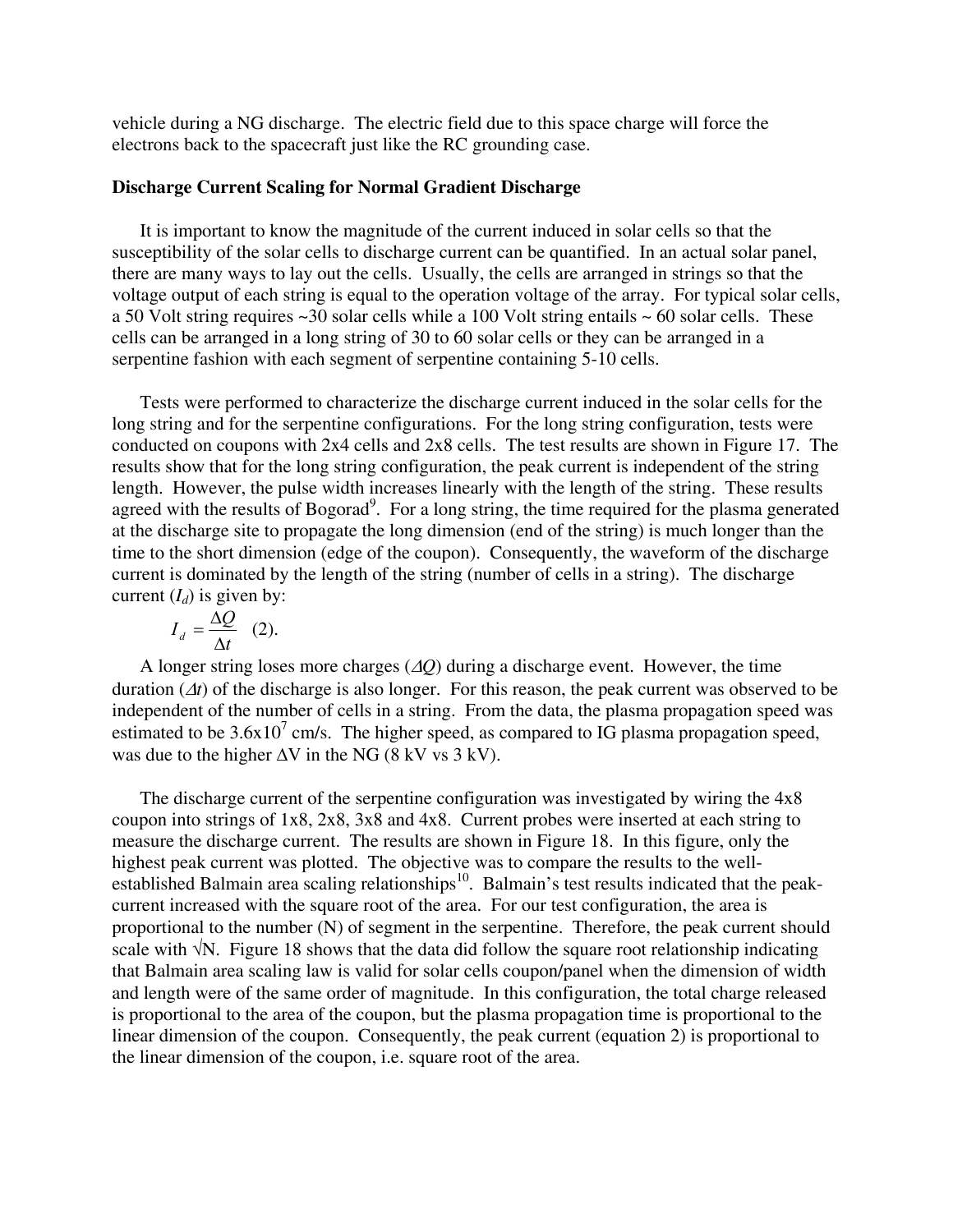

**Figure 17. Peak discharge current and pulse width vs the number of cells in a string** 



**Figure 18. Peak current vs number of columns in a serpentine.** 

#### **Summary**

Results of laboratory simulation of solar array charging and discharging for both the inverted gradient and the normal gradient potential profiles were discussed in this paper. In an inverted gradient discharge, the initial current pulse is due to fast electrons emitted by the solar cell coupon. The fast electron emission is terminated when the charges stored in the structure capacitance of the solar array/coupon are depleted. For this reason, the peak current of a solar panel IG discharge is dependent on the structural capacitance only and is independent of the size of the solar panel. The displacement current resulting from the neutralization of the positive charge stored on the coverglasses is responsible for > 90% of the charge in the discharge current pulse. The time duration of this discharge current pulse is governed by the plasma propagation time from the discharge site to the end of the coupon, and hence scales linearly with the panel size.

In the normal gradient discharge, the discharge current waveform is again dominated by the propagation time of plasma from the site of the discharge to the edge of the coupon. The peak current of a square/rectangular segment obeys the Balmain's scaling law. That is, the peak current increases with the square root of the area. However, this scaling law is only valid for a solar panel segment where the dimensions of the length and width are of the same order of magnitude. For a long string, the peak current is independent of the number of cells in the string whereas the pulse width increases linear with the number of strings. The long string follows a modified scaling relationship as the time required for the discharge produce plasma to go from the discharge site to the edge of the solar panel is much longer in the long dimension than in the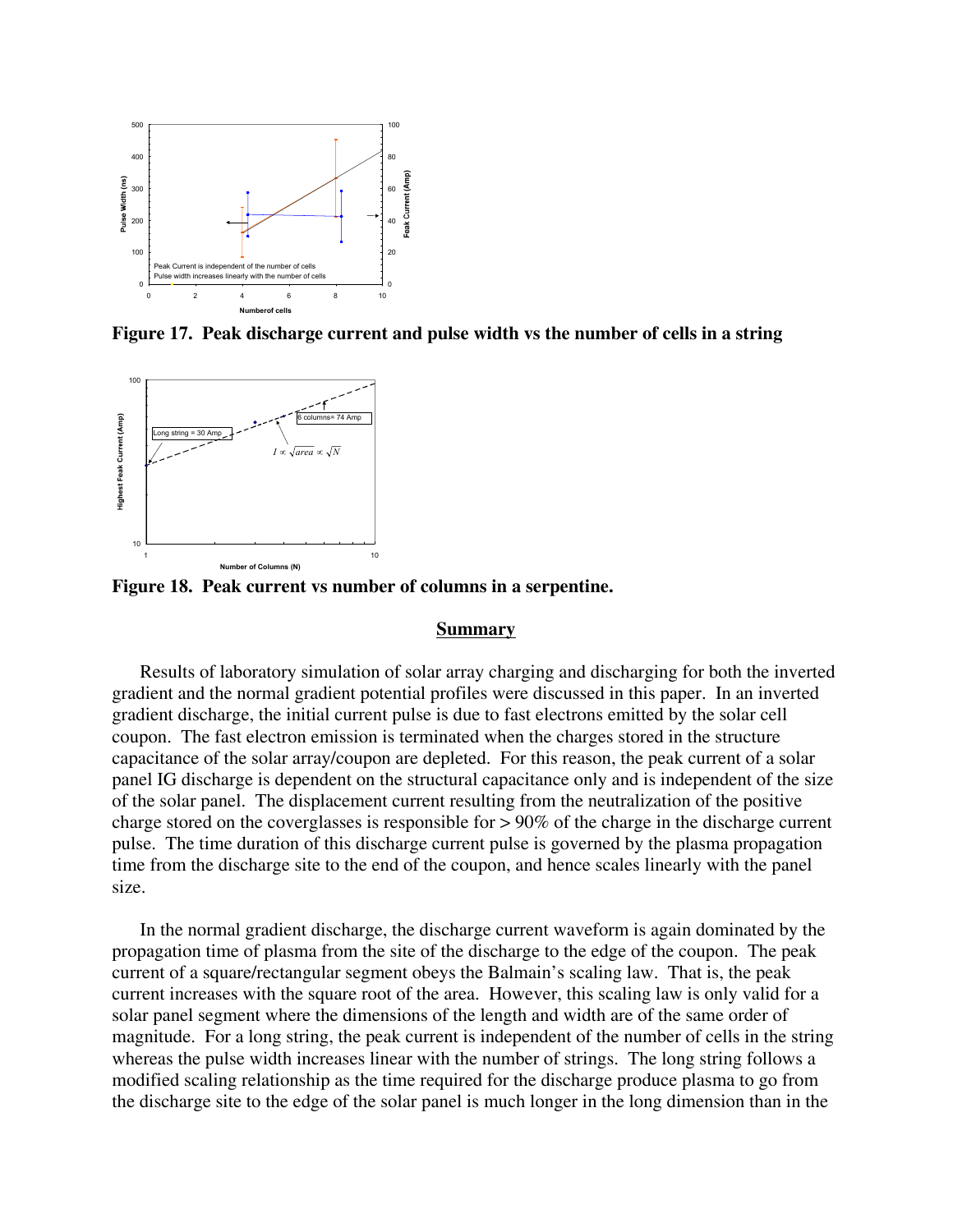short dimension. Consequently, the waveform of the discharge current is governed by the length of the string (number of cells in a string).

# **Acknowledgement**

Many engineers and scientist at Boeing Satellite System contributed to this work. The authors would like to acknowledge the input from R. Parker, Joel Schwartz and J. Matossian. J. Fang , M. Wong and S. Seki helped with the test setup. Greg Tettemer provided expert assistance in data acquisition and data reduction.